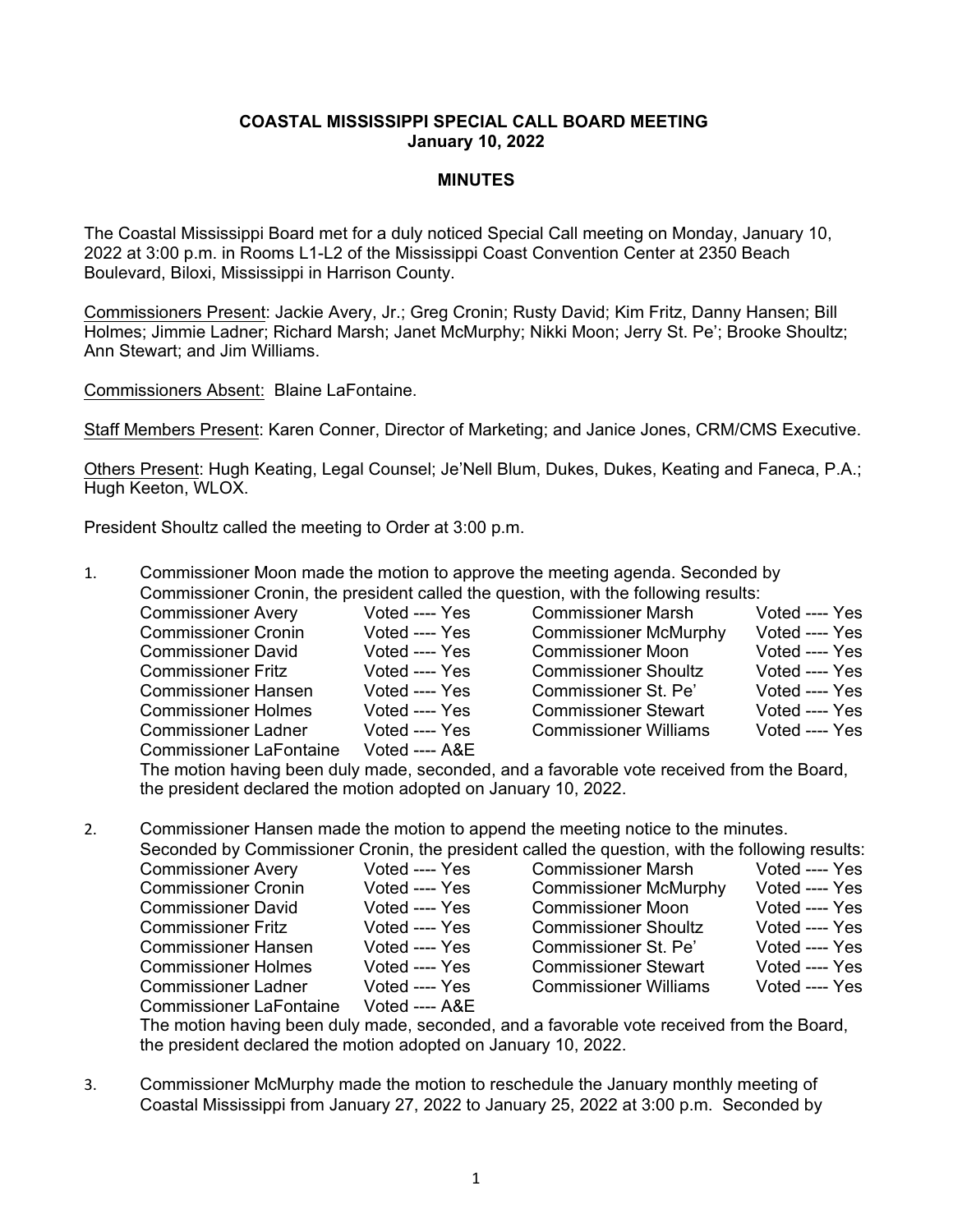Commissioner Ladner, the president called the question, with the following results:

| <b>Commissioner Avery</b>      | Voted ---- Yes | <b>Commissioner Marsh</b>    | Voted ---- Yes |
|--------------------------------|----------------|------------------------------|----------------|
| <b>Commissioner Cronin</b>     | Voted ---- Yes | <b>Commissioner McMurphy</b> | Voted ---- Yes |
| <b>Commissioner David</b>      | Voted ---- Yes | <b>Commissioner Moon</b>     | Voted ---- Yes |
| <b>Commissioner Fritz</b>      | Voted ---- Yes | <b>Commissioner Shoultz</b>  | Voted ---- Yes |
| <b>Commissioner Hansen</b>     | Voted ---- Yes | Commissioner St. Pe'         | Voted ---- Yes |
| <b>Commissioner Holmes</b>     | Voted ---- Yes | <b>Commissioner Stewart</b>  | Voted ---- Yes |
| <b>Commissioner Ladner</b>     | Voted ---- Yes | <b>Commissioner Williams</b> | Voted ---- Yes |
| <b>Commissioner LaFontaine</b> | Voted ---- A&E |                              |                |

The motion having been duly made, seconded, and a favorable vote received from the Board, the president declared the motion adopted on January 10, 2022.

4. Commissioner Moon made the motion to move into closed session to discuss the need to go into executive session. Seconded by Commissioner Marsh, the president called the question, with the following results:

| <b>Commissioner Avery</b>  | Voted ---- Yes      | <b>Commissioner Marsh</b>    | Voted ---- Yes |
|----------------------------|---------------------|------------------------------|----------------|
| <b>Commissioner Cronin</b> | Voted ---- Yes      | <b>Commissioner McMurphy</b> | Voted ---- Yes |
| <b>Commissioner David</b>  | Voted ---- Yes      | <b>Commissioner Moon</b>     | Voted ---- Yes |
| <b>Commissioner Fritz</b>  | Voted ---- Yes      | <b>Commissioner Shoultz</b>  | Voted ---- Yes |
| <b>Commissioner Hansen</b> | Voted ---- Yes      | Commissioner St. Pe'         | Voted ---- Yes |
| <b>Commissioner Holmes</b> | Voted ---- Yes      | <b>Commissioner Stewart</b>  | Voted ---- Yes |
| <b>Commissioner Ladner</b> | Voted ---- Yes      | <b>Commissioner Williams</b> | Voted ---- Yes |
| Commissioner LaFontaine    | $V$ nted ---- $ARF$ |                              |                |

The motion having been duly made, seconded, and a favorable vote received from the Board, the president declared the motion adopted on January 10, 2022.

5. Commissioner McMurphy made the motion to exit closed session. Seconded by Commissioner Marsh, the president called the question, with the following results:

| <b>Commissioner Avery</b>      | Voted ---- Yes | <b>Commissioner Marsh</b>    | Voted ---- Yes |
|--------------------------------|----------------|------------------------------|----------------|
| <b>Commissioner Cronin</b>     | Voted ---- Yes | <b>Commissioner McMurphy</b> | Voted ---- Yes |
| <b>Commissioner David</b>      | Voted ---- Yes | <b>Commissioner Moon</b>     | Voted ---- Yes |
| <b>Commissioner Fritz</b>      | Voted ---- Yes | <b>Commissioner Shoultz</b>  | Voted ---- Yes |
| <b>Commissioner Hansen</b>     | Voted ---- Yes | Commissioner St. Pe'         | Voted ---- Yes |
| <b>Commissioner Holmes</b>     | Voted ---- Yes | <b>Commissioner Stewart</b>  | Voted ---- Yes |
| <b>Commissioner Ladner</b>     | Voted ---- Yes | <b>Commissioner Williams</b> | Voted ---- Yes |
| <b>Commissioner LaFontaine</b> | Voted ---- A&E |                              |                |

The motion having been duly made, seconded, and a favorable vote received from the Board, the president declared the motion adopted on January 10, 2022. It was reported that no official action was taken during closed session.

6. Commissioner McMurphy made the motion to move into executive session to discuss personnel issues relating to terms of proposed employment agreements for the positions of executive director and director of sales. Seconded by Commissioner Ladner, the president called the question, with the following results:

| <b>Commissioner Avery</b>  | Voted ---- Yes | <b>Commissioner Marsh</b>    | Voted ---- Yes |
|----------------------------|----------------|------------------------------|----------------|
| <b>Commissioner Cronin</b> | Voted ---- Yes | <b>Commissioner McMurphy</b> | Voted ---- Yes |
| <b>Commissioner David</b>  | Voted ---- Yes | <b>Commissioner Moon</b>     | Voted ---- Yes |
| <b>Commissioner Fritz</b>  | Voted ---- Yes | <b>Commissioner Shoultz</b>  | Voted ---- Yes |
| <b>Commissioner Hansen</b> | Voted ---- Yes | Commissioner St. Pe'         | Voted ---- Yes |
| <b>Commissioner Holmes</b> | Voted ---- Yes | <b>Commissioner Stewart</b>  | Voted ---- Yes |
|                            |                |                              |                |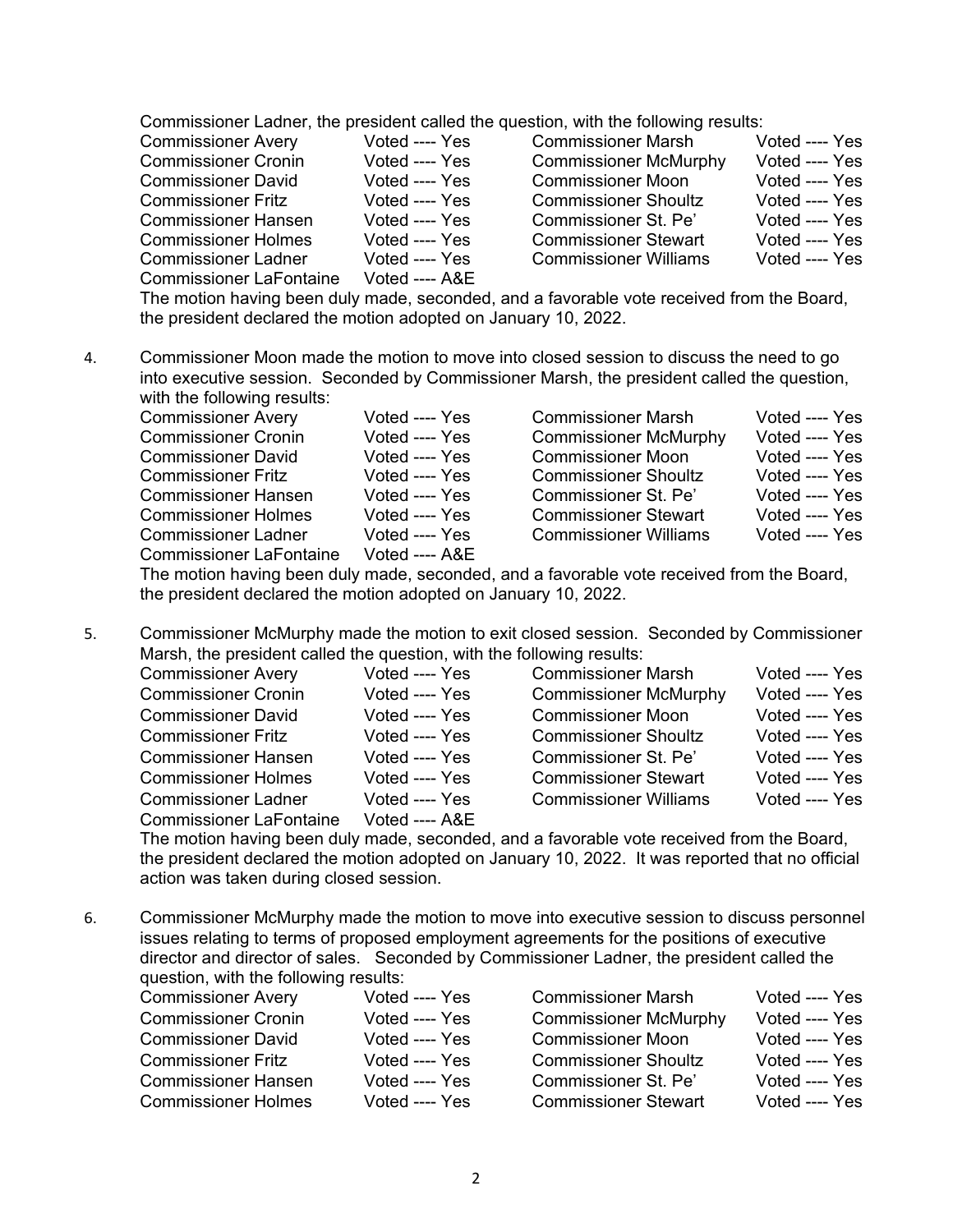Commissioner Ladner Voted Yes Commissioner Williams Voted Yes Commissioner LaFontaine Voted ---- A&E The motion having been duly made, seconded, and a favorable vote received from the Board, the president declared the motion adopted on January 10, 2022.

7. Commissioner Hansen made the motion to exit executive session. Seconded by Commissioner Marsh, the president called the question, with the following results:<br>Commissioner Avery (Voted ---- Yes Commissioner Marsh Commissioner Avery Voted Yes Commissioner Marsh Voted Yes

| <b>UUIIIIIIIIOOIUIIUI AVUI Y</b> | $\sqrt{2}$     | OUITIITIISSIUTUI IVIETSIT    |                |
|----------------------------------|----------------|------------------------------|----------------|
| <b>Commissioner Cronin</b>       | Voted ---- Yes | <b>Commissioner McMurphy</b> | Voted ---- Yes |
| <b>Commissioner David</b>        | Voted ---- Yes | <b>Commissioner Moon</b>     | Voted ---- Yes |
| <b>Commissioner Fritz</b>        | Voted ---- Yes | <b>Commissioner Shoultz</b>  | Voted ---- Yes |
| <b>Commissioner Hansen</b>       | Voted ---- Yes | Commissioner St. Pe'         | Voted ---- Yes |
| <b>Commissioner Holmes</b>       | Voted ---- Yes | <b>Commissioner Stewart</b>  | Voted ---- Yes |
| <b>Commissioner Ladner</b>       | Voted ---- Yes | <b>Commissioner Williams</b> | Voted ---- Yes |
| <b>Commissioner LaFontaine</b>   | Voted ---- A&E |                              |                |

The motion having been duly made, seconded, and a favorable vote received from the Board, the president declared the motion adopted on January 10, 2022. It was reported that no official action was taken during executive session.

8. Commissioner Moon made the motion to approve the Employment Agreement of "Candidate A" for the position of Director of Sales, as presented to the Board. Seconded by Commissioner Williams, the president called the question, with the following results:

| <b>Commissioner Avery</b>      | Voted ---- Yes | <b>Commissioner Marsh</b>    | Voted ---- Yes |
|--------------------------------|----------------|------------------------------|----------------|
|                                |                |                              |                |
| <b>Commissioner Cronin</b>     | Voted ---- Yes | <b>Commissioner McMurphy</b> | Voted ---- Yes |
| <b>Commissioner David</b>      | Voted ---- Yes | <b>Commissioner Moon</b>     | Voted ---- Yes |
| <b>Commissioner Fritz</b>      | Voted ---- Yes | <b>Commissioner Shoultz</b>  | Voted ---- Yes |
| <b>Commissioner Hansen</b>     | Voted ---- Yes | Commissioner St. Pe'         | Voted ---- Yes |
| <b>Commissioner Holmes</b>     | Voted ---- Yes | <b>Commissioner Stewart</b>  | Voted ---- Yes |
| <b>Commissioner Ladner</b>     | Voted ---- Yes | <b>Commissioner Williams</b> | Voted ---- Yes |
| <b>Commissioner LaFontaine</b> | Voted ---- A&E |                              |                |

The motion having been duly made, seconded, and a favorable vote received from the Board, the president declared the motion adopted on January 10, 2022.

9. Commissioner Fritz made the motion to approve the Employment Agreement of "Candidate A" for the position of Executive Director, as presented to the Board but with the modifications discussed in executive session. Seconded by Commissioner Marsh, the president called the question, with the following results:

| <b>Commissioner Avery</b>      | Voted ---- Yes | <b>Commissioner Marsh</b>    | Voted ---- Yes |
|--------------------------------|----------------|------------------------------|----------------|
| <b>Commissioner Cronin</b>     | Voted ---- Yes | <b>Commissioner McMurphy</b> | Voted ---- Yes |
| <b>Commissioner David</b>      | Voted ---- Yes | <b>Commissioner Moon</b>     | Voted ---- Yes |
| <b>Commissioner Fritz</b>      | Voted ---- Yes | <b>Commissioner Shoultz</b>  | Voted ---- Yes |
| <b>Commissioner Hansen</b>     | Voted ---- Yes | Commissioner St. Pe'         | Voted ---- Yes |
| <b>Commissioner Holmes</b>     | Voted ---- Yes | <b>Commissioner Stewart</b>  | Voted ---- Yes |
| <b>Commissioner Ladner</b>     | Voted ---- Yes | <b>Commissioner Williams</b> | Voted ---- Yes |
| <b>Commissioner LaFontaine</b> | Voted ---- A&E |                              |                |

The motion having been duly made, seconded, and a favorable vote received from the Board, the president declared the motion adopted on January 10, 2022.